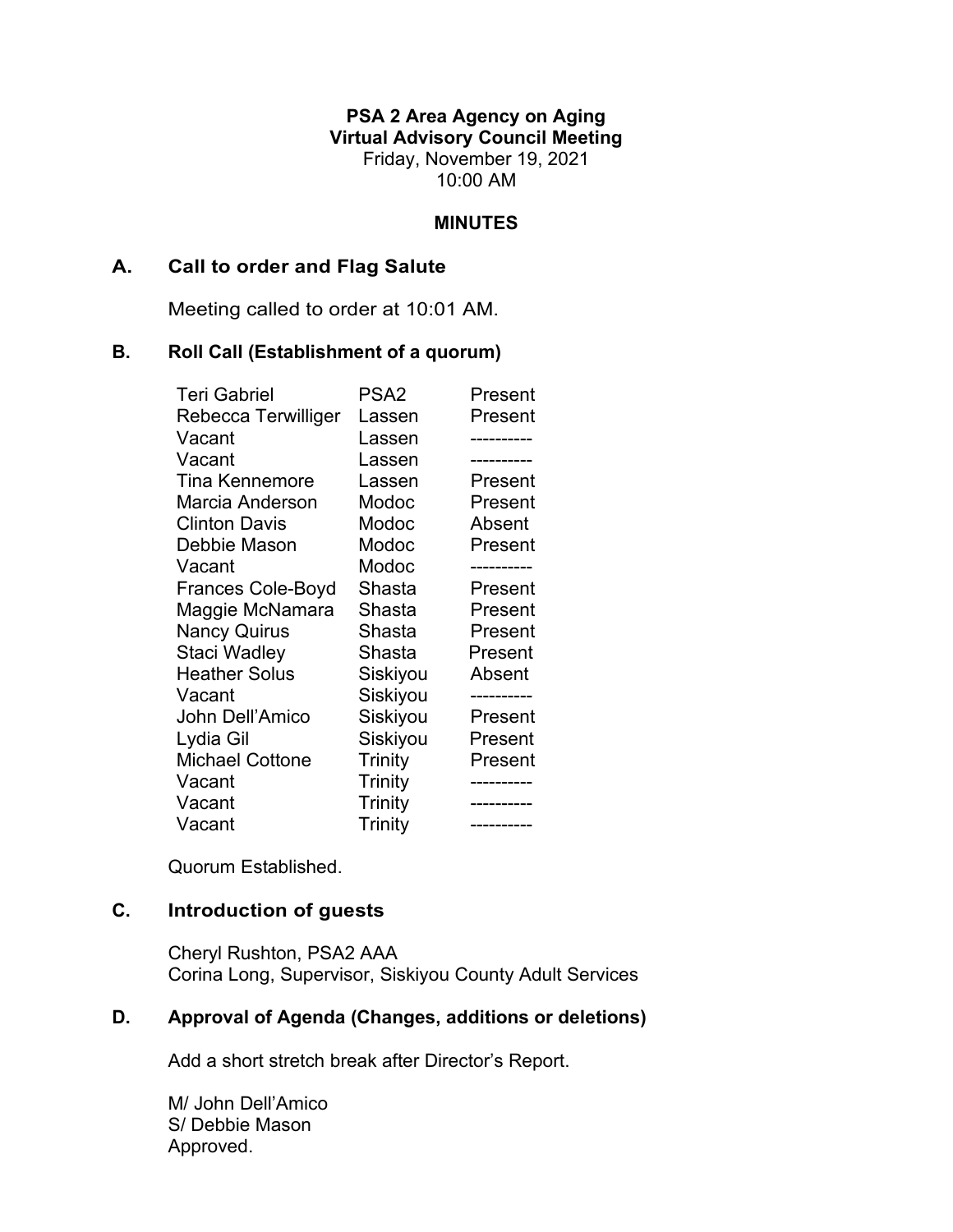# **E. Approval of Advisory Council Meeting Minutes – October 29, 2021**

M/ John Dell'Amico S/ Nancy Quirus Approved.

### **F. Open Session / Announcements**

(Opportunity to hear comments from the community and for announcements)

Marcia Anderson – There is a website for distance care at caregiveraction.org where you can get support via chat and have live conversations with people who provide caregiver support.

John Dell'Amico – I will have to leave at quarter to 12:00 to go to church.

Frances Cole-Boyd – Mountain Vistas had a flu booster, shingles, pneumonia clinic a few weeks ago. 25 residents are getting meals delivered by Dignity Connected Living.

Debbie Mason – I did a presentation on elder abuse and services at the Strong Family Health Center in Alturas, a health center for Native Americans. Teri – We heard about this interest on our website and were able connect them with Modoc APS and Ombudsman.

#### **G. Reports:**

**Chairman's Report** – Nancy Quirus, Vice-Chair

• Update on Advisory Council Activities

Provided an Advisory Council update to the Executive Board earlier this week.

• Advisory Council Membership Report

Vacancies in Lassen (2), Modoc (1), Siskiyou (1), Trinity (3). Teri – Debbie Mason's term is expiring, but she has applied for another term. Siskiyou County APS participated in last months' meeting. Hopefully someone from Siskiyou APS will apply to participate on the Advisory Council. Will provide an update regarding Trinity County services later in the agenda. Hoping that we will have some interest from Trinity County. Also working closely with Lassen County representations and hope to have some interest there.

### **TACC Report** – Nancy Quirus, Vice-Chair

• Update on Recent TACC Activities

Marcia – The next TACC meeting is December  $14<sup>th</sup>$ . We will make the Zoom link available to Advisory Council members. The November Executive meeting of TACC dealt with Hubs and Spokes. I recommend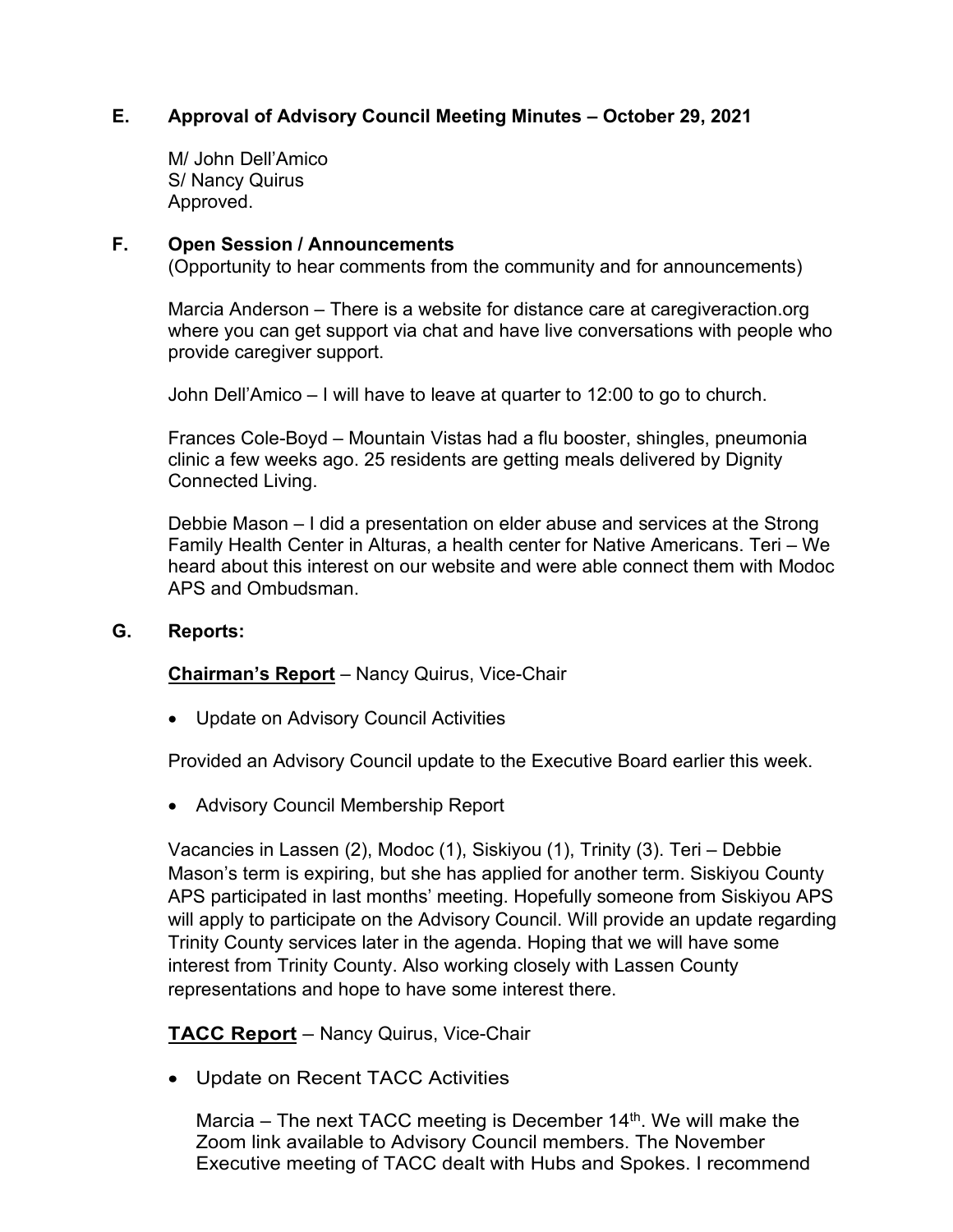anyone who is interested in the Master Plan for Aging to attend the next TACC meeting, which is at 2:00PM and typically lasts for 2-3 hours. Teri will calendar that meeting and send out a link.

## **CSL Report** – Teri Gabriel

• Update on Upcoming CSL Elections

Teri – Received an email from John Perreira from CSL, who previously attended the Advisory Council meeting, and is still available to answer questions about participating in CSL. Also received a copy of the top 2020 legislative priorities for CSL, including oral health care in skilled nursing facilities, personal needs allowance, skilled nursing facilities end-of-life privacy, hospice standards, home care aides, surrogate consent laws, public transportation, adult residential facilities, mental health, telephone support services, women veterans. I will send the three-page list out to the Advisory Council. The CSL election is coming up. Information will come out after January 1<sup>st</sup>. An application packet will be available.

# **Nutrition Report** – Nancy Quirus

• Update on CalFresh Healthy Living Program

Food insecurity due to increasing prices result in some low-income families/seniors having to cut expenses from their budget. Heating, prescription costs can impact the ability to purchase food. CalFresh (formerly Food Stamps) is available for older adults. There will be increased focus on community food needs going into winter. CalFresh Healthy Living is a resource that is available to meet those needs. I do anticipate an increase in CalFresh Healthy Living. Has there been information shared regarding an anticipated increase in CalFresh enrollment? Debbie Mason – Not that I am aware of. Nancy – We know that there is food insecurity coming, especially for lower income individuals.

Lydia Gill – CalFresh benefits for some couples is \$16 per month. I know someone who gets the \$16 from CalFresh and then gets extra USDA added to her card. Frances Cole-Boyd – The extra is from COVID relief. Lydia – The extra CalFresh will continue through December.

Rebecca Terwilliger – In addition to the extra benefits, which are COVID related and available through December, is that persons who are aged or disabled can get additional deductions from their countable income for CalFresh benefits. They also do not have to do their renewals as often. There application and recertification process for aged and disabled applicants is simplified.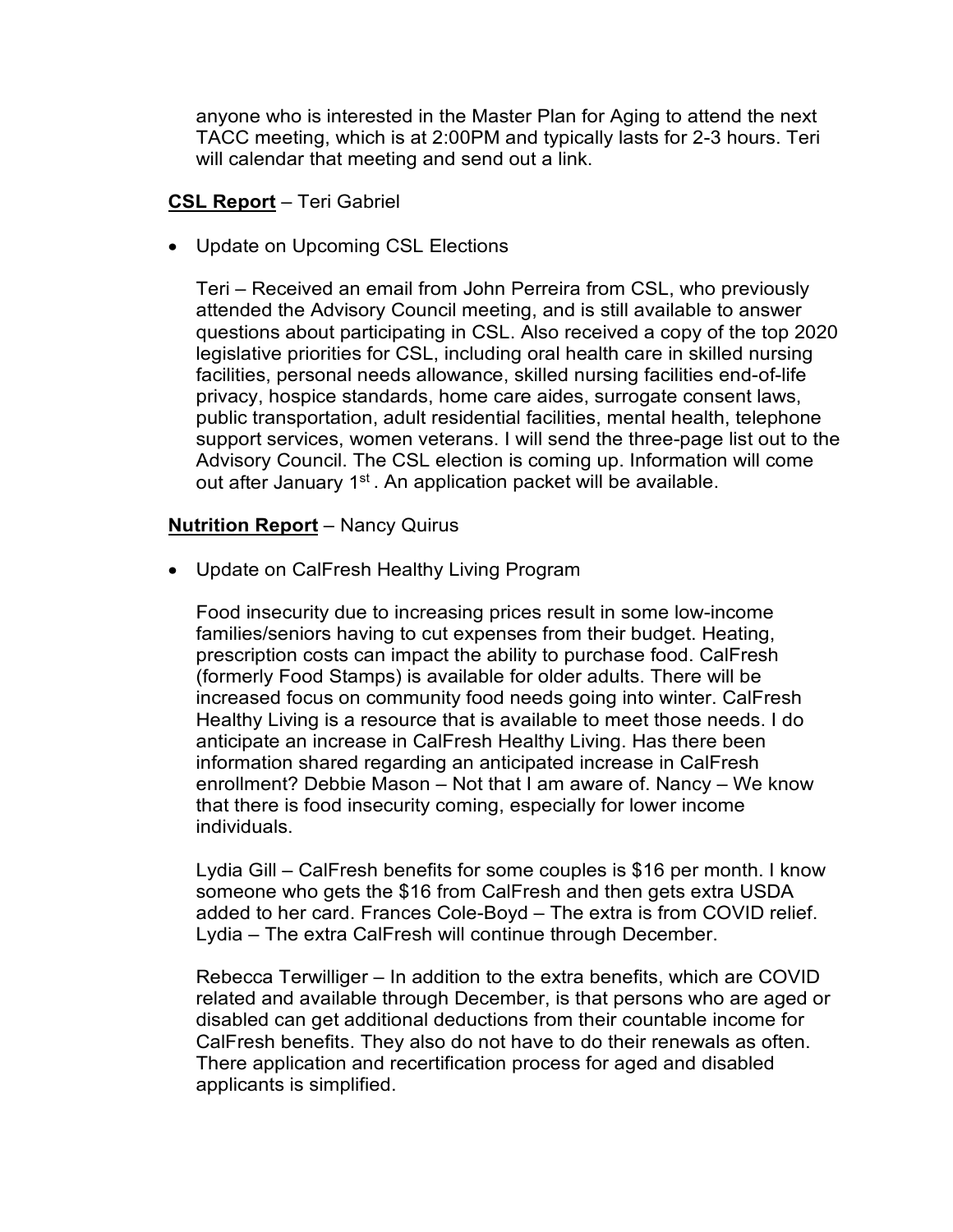Teri – Connection between food and the healthy brain. We will share resources on the Mind Diet, which highlights foods that lower your risk of Alzheimer's Disease and dementia, as well as which foods to avoid.

Frances Cole-Boyd - Shasta County Office of Education does CalFresh applications here and they did a big push a few months ago with flyers in senior housing.

# **Mental Health Services Act (MHSA) Report**

• Update on Each County's MHSA Services Activities

Teri – Shasta County MHSA – Shasta County Suicide Prevention Workgroup has been meeting for several years. Approached by KIXE about doing an event – Race to Solve Suicide – and a national campaign on suicide awareness. Dr. Patrick Arbore, the founder of the Institute on Aging in San Francisco and the Friendship Line, is onboard to participate in this series. Our local KIXE station covers all five counties and is aware of the importance of reaching older adults. This was adopted from a project in the Twin Cities. More information to come.

Nancy – November 3<sup>rd</sup> workshop Healthy Living for Brain and Body -Recording is available. Maggie – I was in attendance and it was wonderful.

# **Food Access Report** – Staci Wadley

We have holiday activities going on. Our largest distribution is tomorrow and we will be providing turkeys. Last year we gave out \$100 gift cards. We are trying to provide smaller gift cards to outlying areas such as Shingletown and Lakehead. Lydia Gill – Who donates \$100 gift cards for Thanksgiving? Staci – We don't have those this year. We get them donated from rotary and other groups.

Frances Cole-Boyd - Mountain Vistas Senior Apartments is now a distribution site partnering with Dignity Health Connected Living to provide meals to residents. I hope this will continues after the congregate site opens up. The residents love the meals. Staci – We have been doing to the Project RoomKey on a short-term basis. Counties are required to help people stay healthy and has contracted with hotel room when they test positive. It has been a challenge. We are helping to provide the meals for them. We have also offered kitchen-free boxes. Teri – Dignity Health will also be helping us in Trinity County.

**Director's Report** – Teri Gabriel, Executive Director

• Update on Program Services during COVID-19 pandemic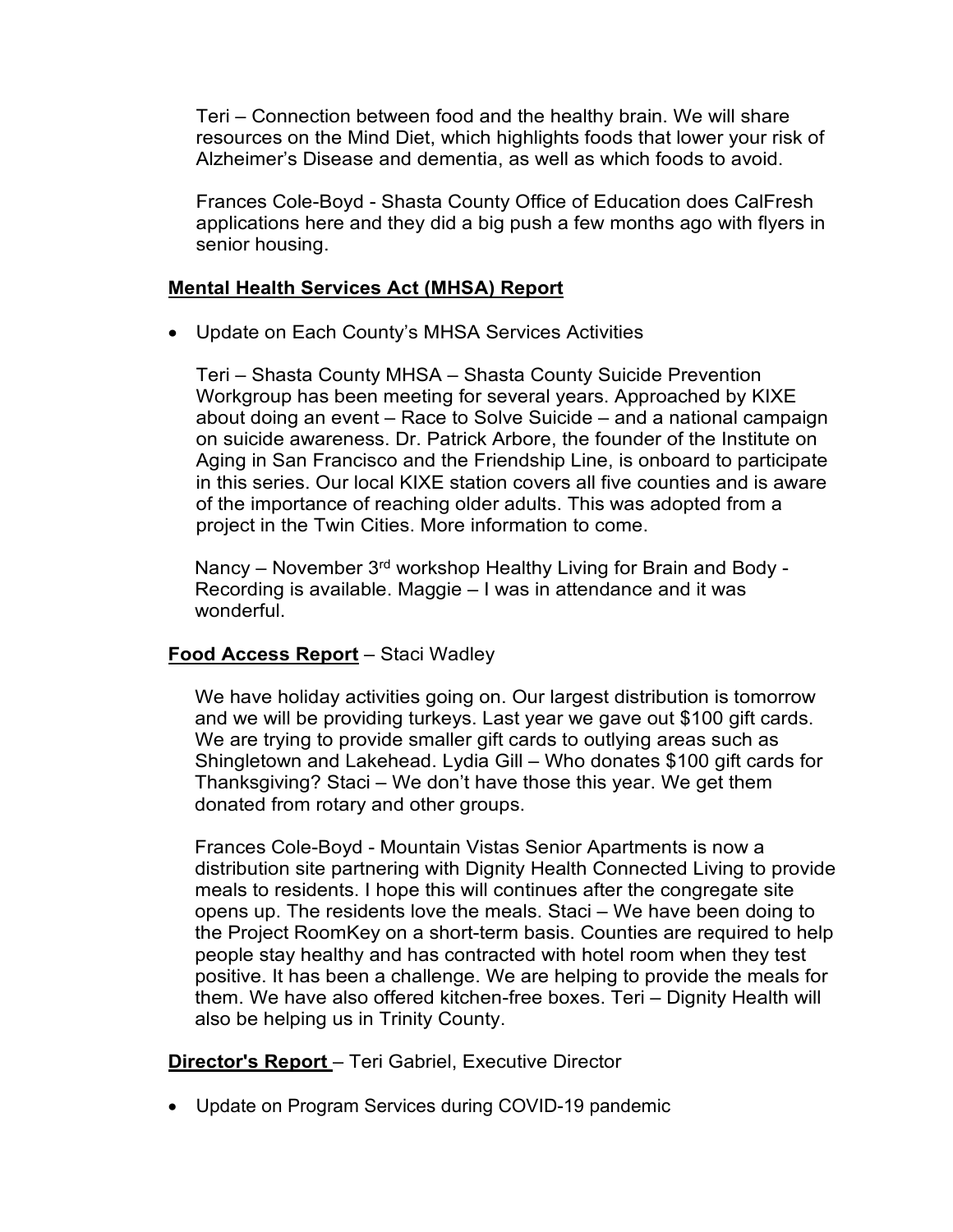PSA2 and AAAs received funds to promote vaccine awareness. We went to each of the Public Health departments. Siskiyou County did respond. We created a mail survey to the outlying areas of the county. Several thousand surveys went out to gather information on vaccine hesitancy. We had a 23% return on the surveys. Of the 1,622 that came back, 129 indicated that they had not been vaccinated. Public Health reviewed the information and acknowledged that it is challenging to change the minds of those who are vaccine hesitant. Over 90% indicated that they had been vaccinated. Over 87% percent did not delay in vaccinating. Those unvaccinated were hesitant because there was not enough information. 76% of unvaccinated do not plan to get vaccinated. 50% of unvaccinated are worried about side effects. Over 64% of unvaccinated did not think that the vaccine was safe. Over 34% stated that they needed more information. Over 64% of unvaccinated had other reasons for not vaccinating. Over 73% stated that they got their vaccine information from the media or news channels. 80% of respondents were aged 65 and older. 76% of those who responded are retired. We added a link to the survey on the PSA2 website. We did received authorization to use funding for financial incentives for vaccination. We have until December 22nd to use the funding.

HICAP continues to be in full swing with open enrollment, which is open until December  $7<sup>th</sup>$ . They are conducting business over the phone, but are prepared if someone wants to meet in person. Focus on recruiting and maintaining certification of volunteers.

Ombudsman Program Manager left the program. We are recruiting for the position, and interviews will take place this week and next week. We hope to fill the position soon.

• Update on Trinity County Senior Nutrition Program

Plans continue with the Trinity Senior Nutrition Program. Partnering with Dignity Connected Living and the Church of the Nazarene. Hiring of program coordinator is pending background check. Finalizing agreement with Church of the Nazarene and Dignity Connected Living. Finalizing procedures and made our first trip out there this week and met with the pastor and volunteers. Hoping to start December 1<sup>st</sup>.

• Update on Lassen County RFP Process

Completed the RFP process. Advisory Council members should have received the Notice of Funding awarding funding to Big Valley 50 Plus. The additional funding will help them to meet the need. We are in discussions with Lassen County Health and Human Services to see if there is a way that we can bring nutrition services to the community. Lassen County still has nutrition and transportation funding available. We are also meeting with PSA4. They have a restaurant voucher program available in their county.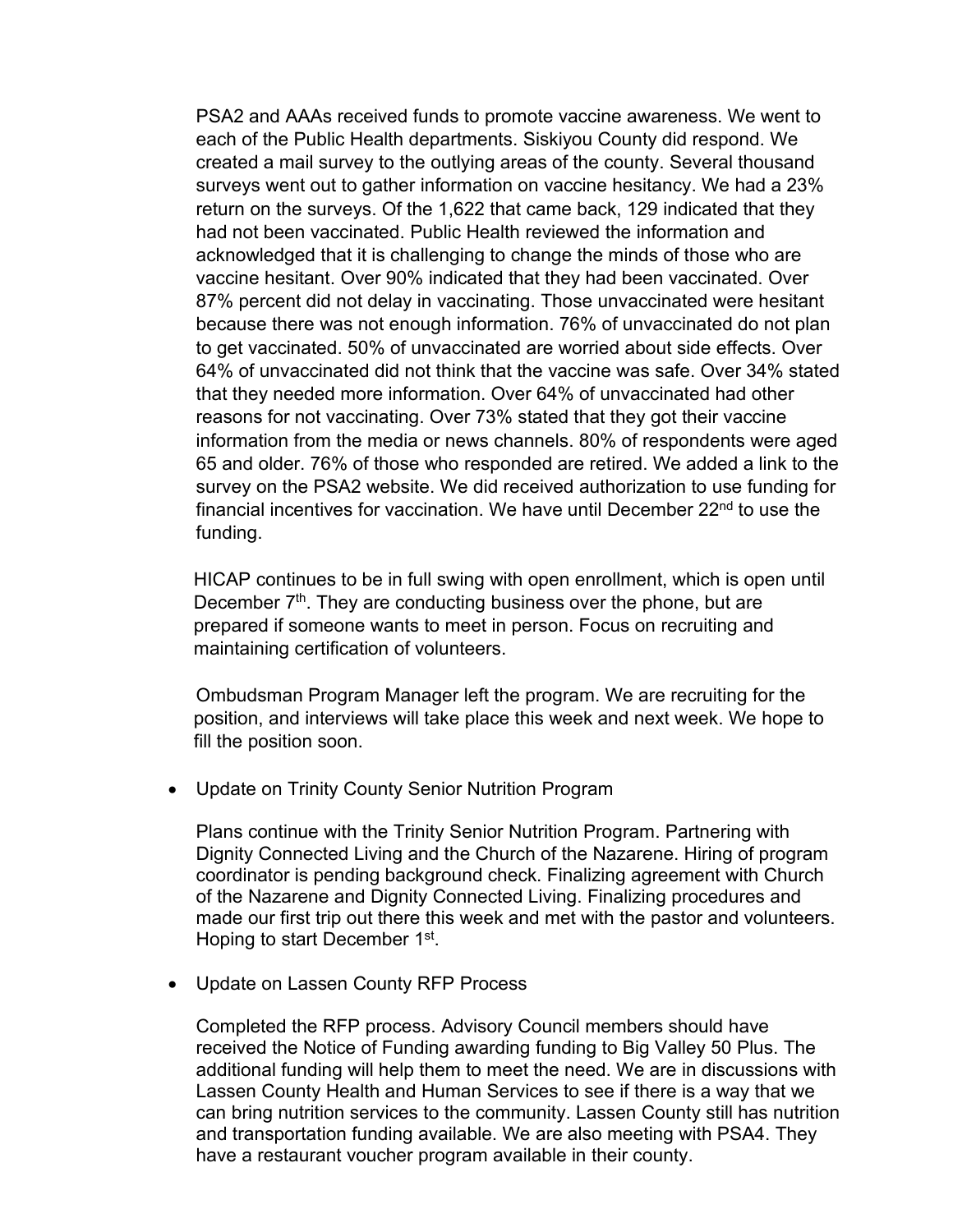• Update on PSA2 Outreach Efforts

Cheryl – We had multiple persons reach out via the website, some asking us to write articles. Our local hospital will write an article on how to prevent a stroke. This will go to our local printer and will be distributed. Teri – We continue to update the Facebook page with Fall Prevention program information, local clinics, HICAP, open enrollment.

• Other Agency Activity

Hubs and Spokes – At the last C4A meeting, we heard that stakeholder feedback will be announced in December. Next steps will be determined and prioritized by the Department of Aging. California State Association of Counties (CSAC), California Welfare Director's Association (CWDA), and California Foundation for Independent Living Centers (CFILC) all said they would need more time and involvement to determine next steps for Hubs and Spokes initiative. There will be a good opportunity since the California Department of Aging has a new director who started this month - Susan DeMarois - who has a background with the Alzheimer's Association.

We continue to provide equipment to older adults through word of mouth and newspaper advertisements. We are working with a marketing firm out of Redding on promoting and advertising the Fall Prevention program. Our deadline to spend funds is approaching at the end of March. Our surveys are coming back with great response. They are pleased to receive the equipment, the process is easy, and they report that it has helped to prevent additional falls. We have a staff member dedicated to the program.

Events have slowed down due to the holidays, but will pick up in the spring.

We reached out to Social Security Administration to see if they will participate in our Advisory Council meeting. It has been a challenge to connect with somebody. We will continue to try to make contact.

# **H. Discussion on FY 21/22 Area Plan Goals & Objectives Activities**

Nancy Quirus - Food Access – The Center for Healthy Communities has food access and distribution resources for all five counties on their website. Could we link it to the PSA2 website and Facebook? Teri – I will ask Cheryl to research that off of the Center for Healthy Communities website and place it on the nutrition program page of the website.

# **I. Discussion on FY 22/23 Proposed Area Plan Goals & Objectives Updates**

Teri – I had notes on Goal 2.F. – Alzheimer's Disease and Dementia Community Education – Clarify Advisory Council membership involvement in this objective. If needed, we can appoint an adhoc committee to clarify goals and objectives prior to adoption. The next meeting is in January. There's no meeting in February. There is a meeting in March. Any changes go to the Executive Board